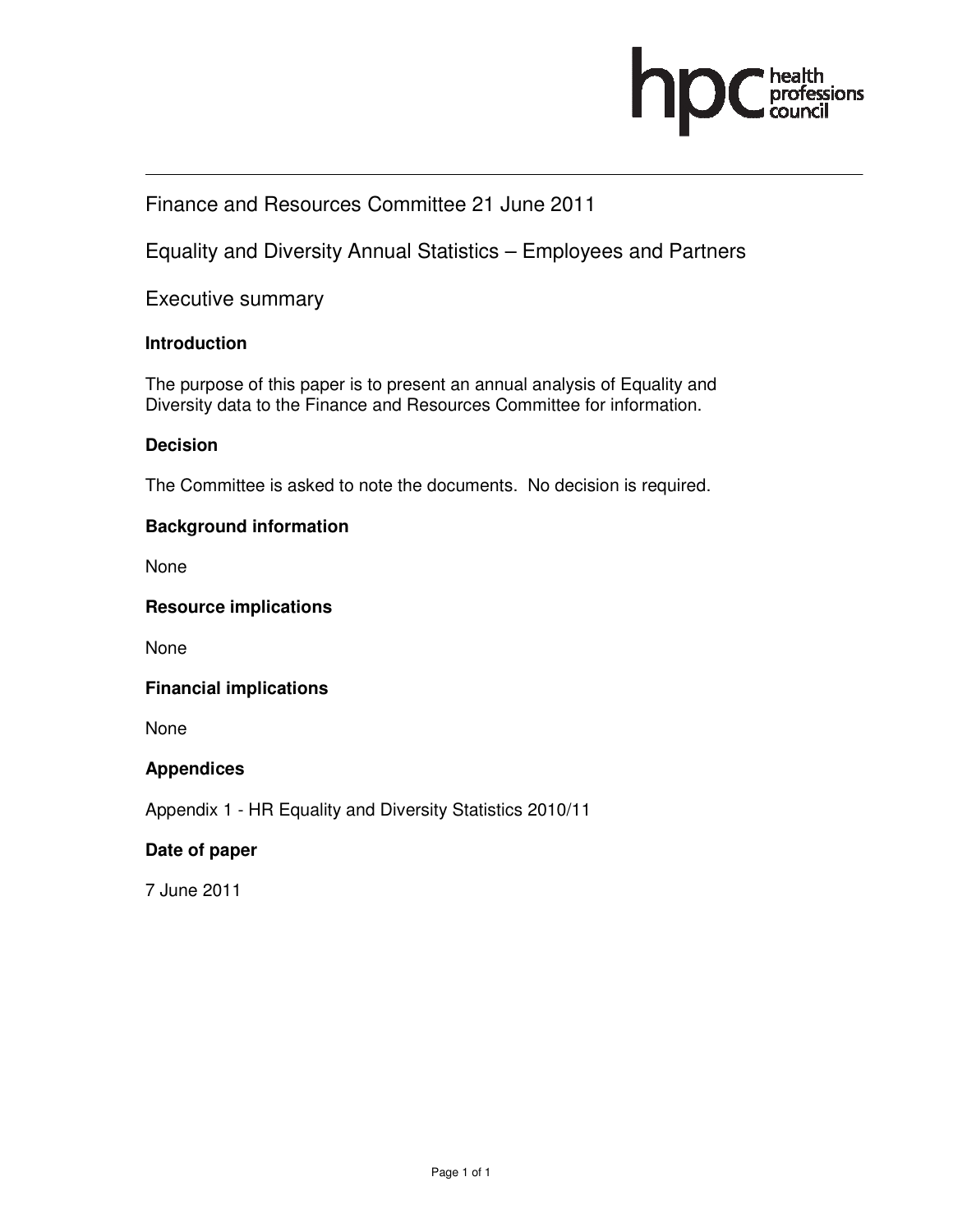

# **Appendix 1: HR Equality and Diversity Data 2010/11**

# **Introduction**

All job applicants are asked to complete a voluntary equal opportunities and diversity monitoring form. The form requests information in the following categories; gender, transgender, age, marital status, ethnicity, dependents, disability, religious belief and sexual orientation. Once appointed, employees are asked to complete the monitoring form if they have not already done so.

The Transgender category was the only section not completed by any employees or applicants this year.

Employee data is collected as at  $1<sup>st</sup>$  June for the relevant year. At  $1<sup>st</sup>$  June 2011 there were **142** employees at the HPC.

# **1. Employees**

### **Gender**

There has been a 2% reduction in the number of females to males at the HPC. This is marginal however, and remains close to the data produced by the Office for National Statistics (ONS) which cites a 52% to 48% split of women to men in the UK (2001 census figures).



### **2009/2010**

| Male   | 41% |
|--------|-----|
| Female | 59% |
| Fia    |     |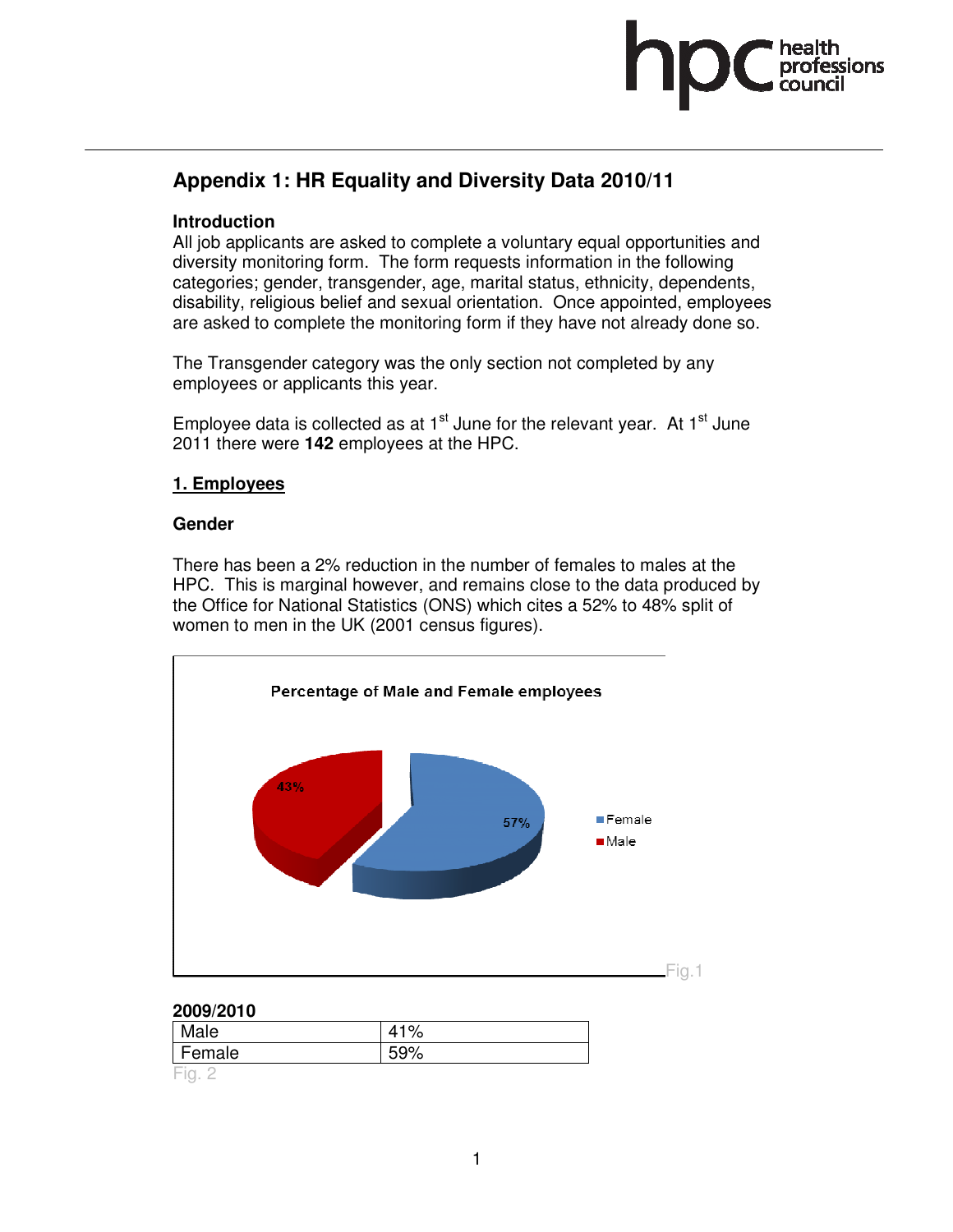# **Age Range of Employees 2010/2011**

The average age of employees at 1 June 2011 is **35**, which is a slight increase from the previous year, and a second successive increase.



#### **2009/2010**

| Age range | <b>Employee %</b> |
|-----------|-------------------|
| 18-24     | 8                 |
| 25-30     | 36                |
| $31 - 35$ | 23                |
| 36-40     | 10                |
| 41-50     | 12                |
| $51+$     |                   |
| Fig.4     |                   |

### **Ethnic Background of Employees**

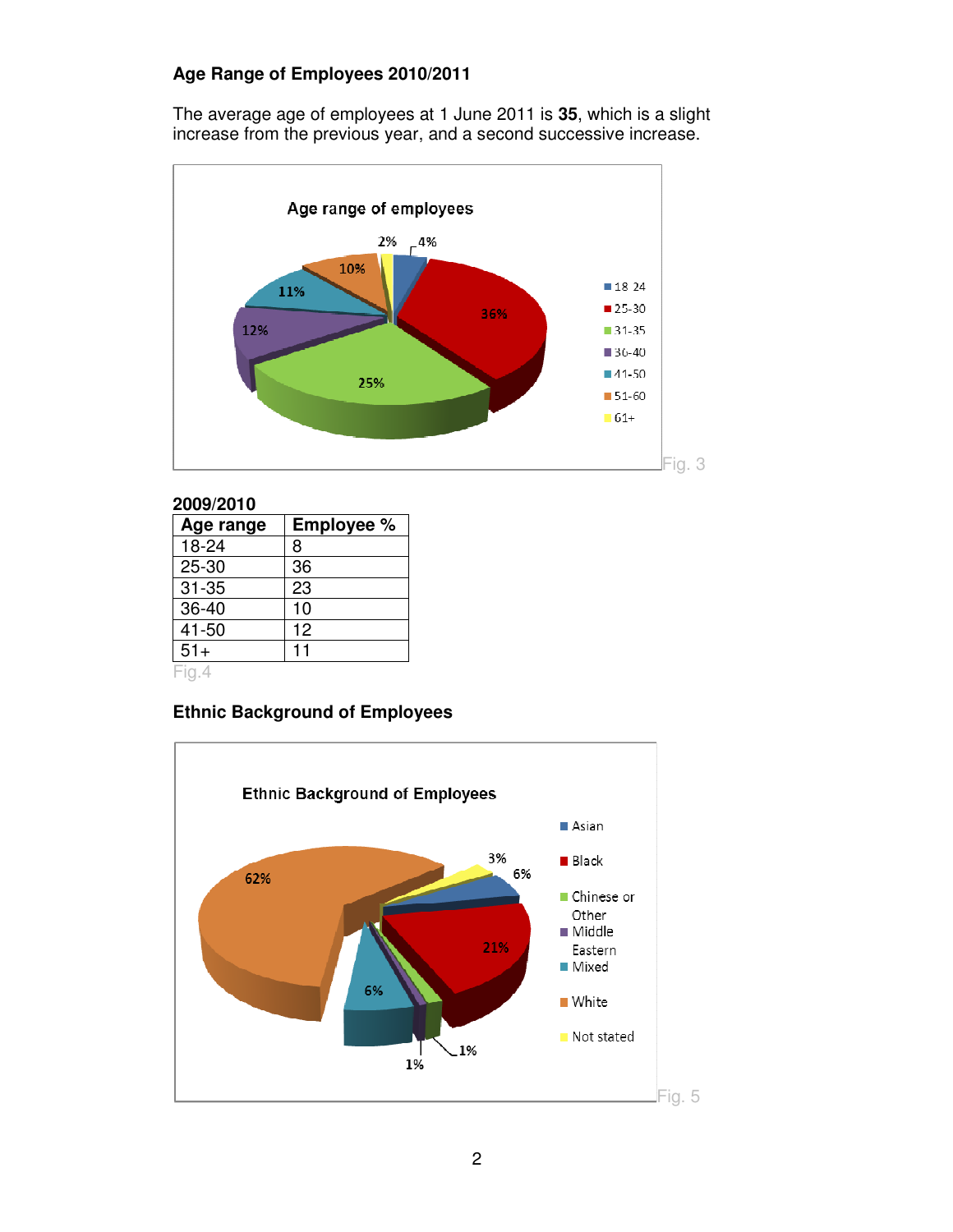| 2009/2010                |                   |
|--------------------------|-------------------|
| <b>Ethnic Background</b> | <b>Employee %</b> |
| Not stated               |                   |
| Asian                    | 6                 |
| <b>Black</b>             | 18                |
| Chinese                  |                   |
| Middle Eastern           |                   |
| Mixed                    | 6                 |
| White                    |                   |

Fig. 6

Fig. 5 and 6 above show that the ethnicity breakdown of staff at the HPC has remained consistent with last year, and with 2008/2009. The organisation is also representative of the Borough in which it sits (Lambeth – Fig 7 below).



# **Employees with a Disability**

The percentage of employees with a declared disability has remained the same from 2010 at 1%.

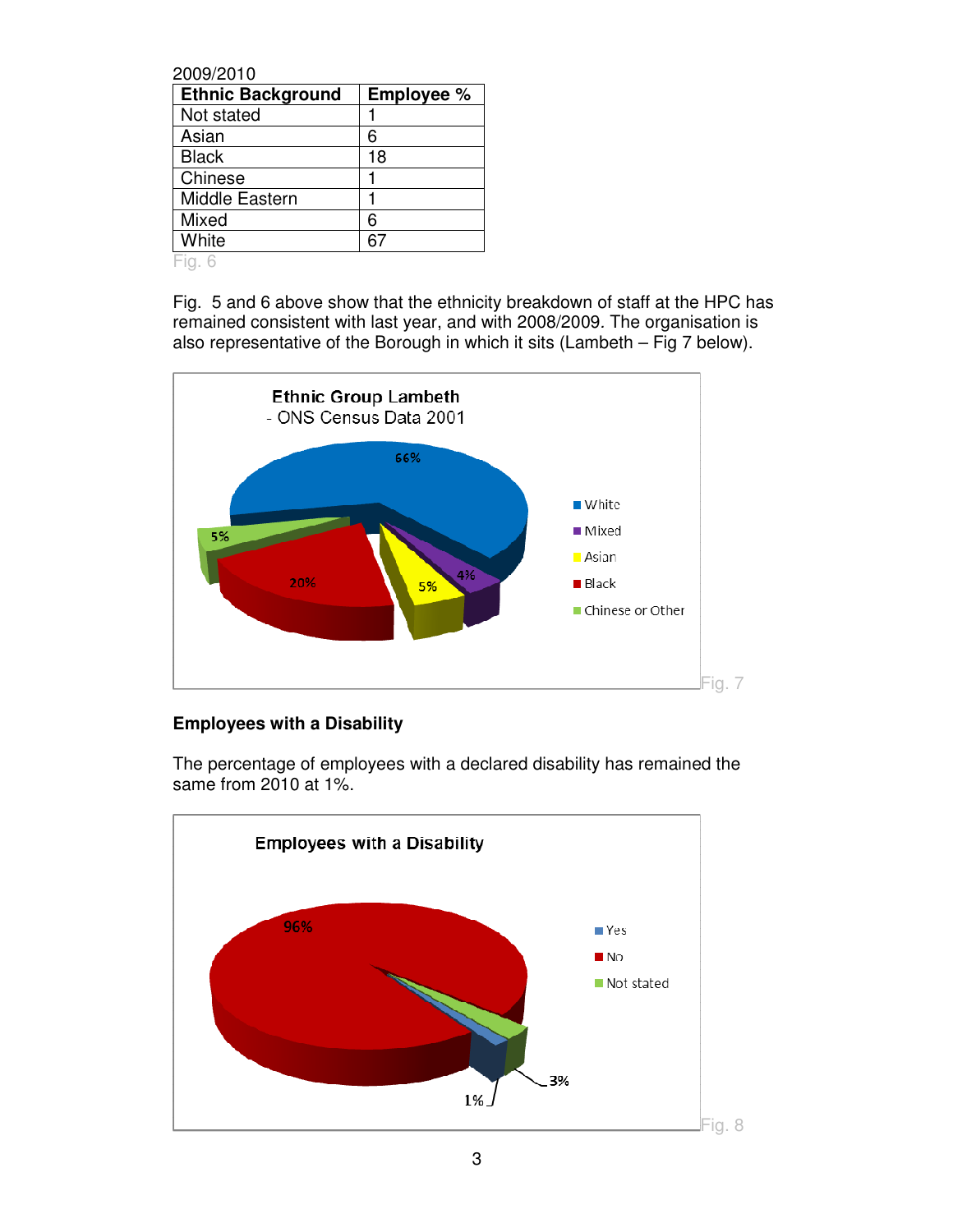| 2009/2010         |                   |
|-------------------|-------------------|
| <b>Disability</b> | <b>Employee %</b> |
| Yes               |                   |
| No                | 97                |
| Not stated        | 2                 |
|                   |                   |

# **Marital Status of Employees**



# **Employee Dependants**



20% of employees have between 1-3 dependants. As of 1 June 2011, 7% of HPC employees worked on a part-time basis, and a further 8% were undertaking some kind of flexible working arrangement.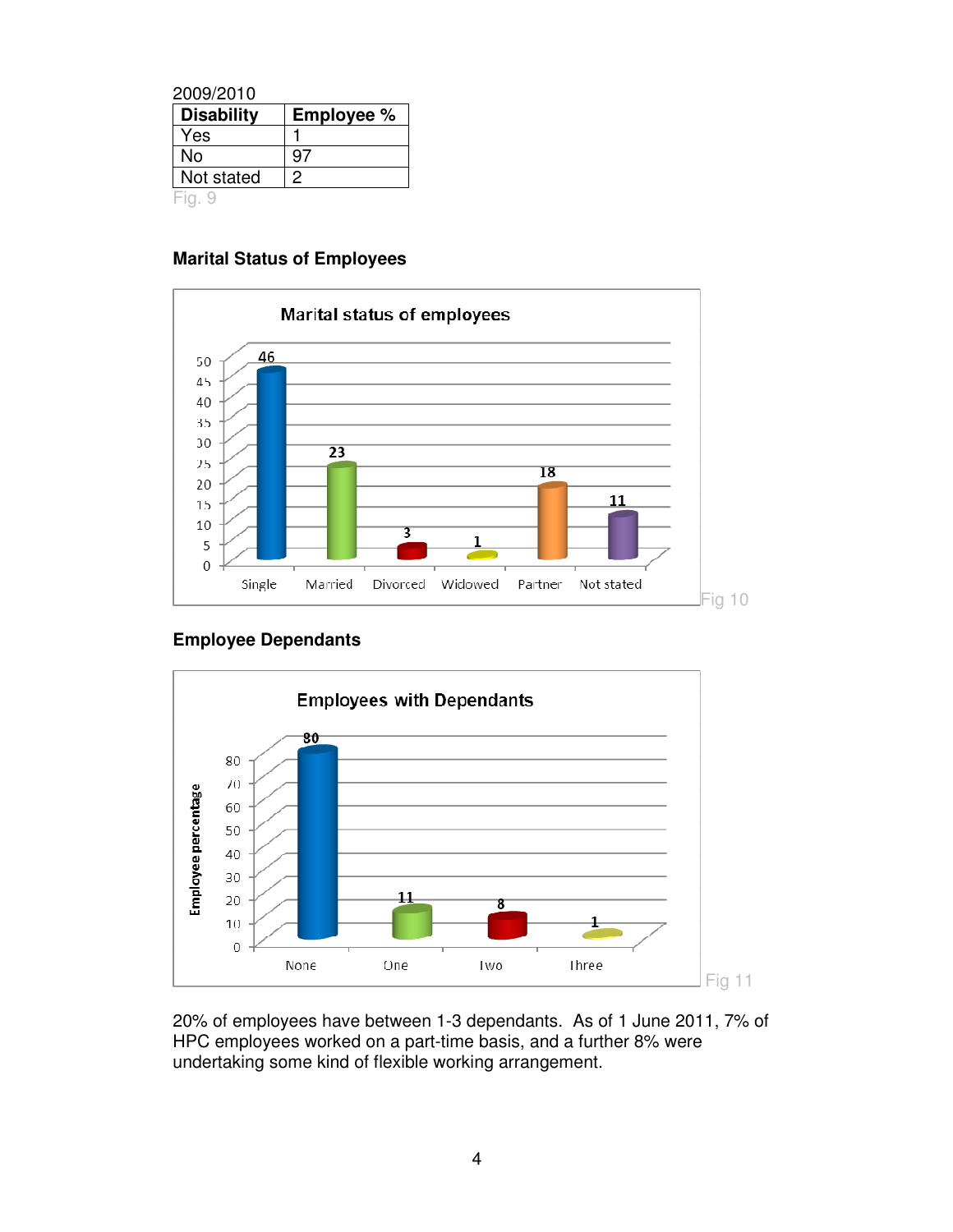# **Religion**



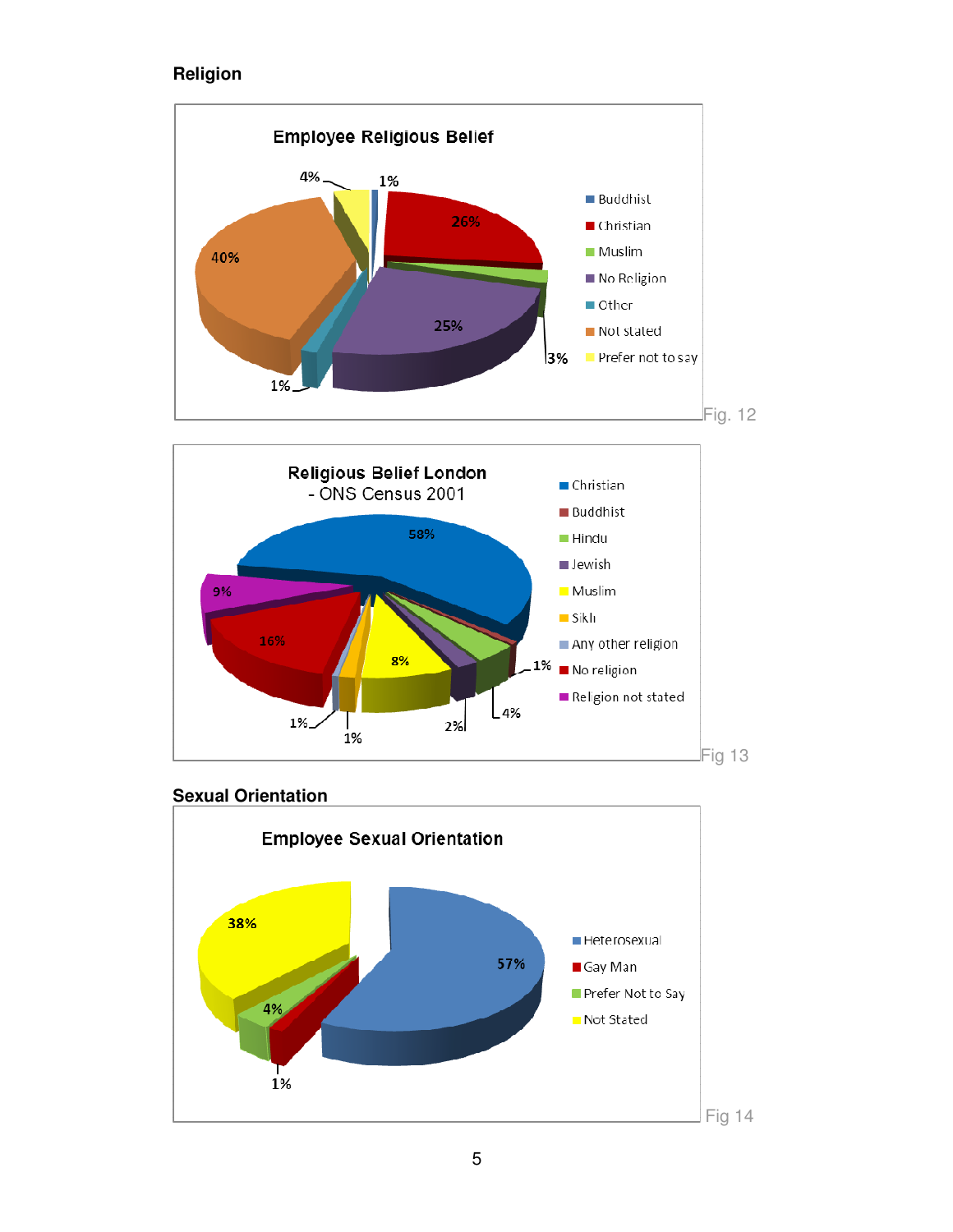# **2. Job Applicants**

There were 662 job applicants for 43 advertised roles in the year 1 April 2010 to 31 March 2011. This is more than double the amount of applicants compared to the previous year, mainly due to increased use of direct and online recruitment as opposed to recruitment agencies.

The monitoring forms were completed at least in part by 91% of applicants.

### **Gender**

The gender split is as with last year fairly similar to the gender of HPC employees. There is a slight reduction in the number of applicants choosing not to state their gender, from 8% in the previous year.



### **Age Range of Applicants**

The average age of job applicants was 33, which is comparable with the average age for employees of 35.

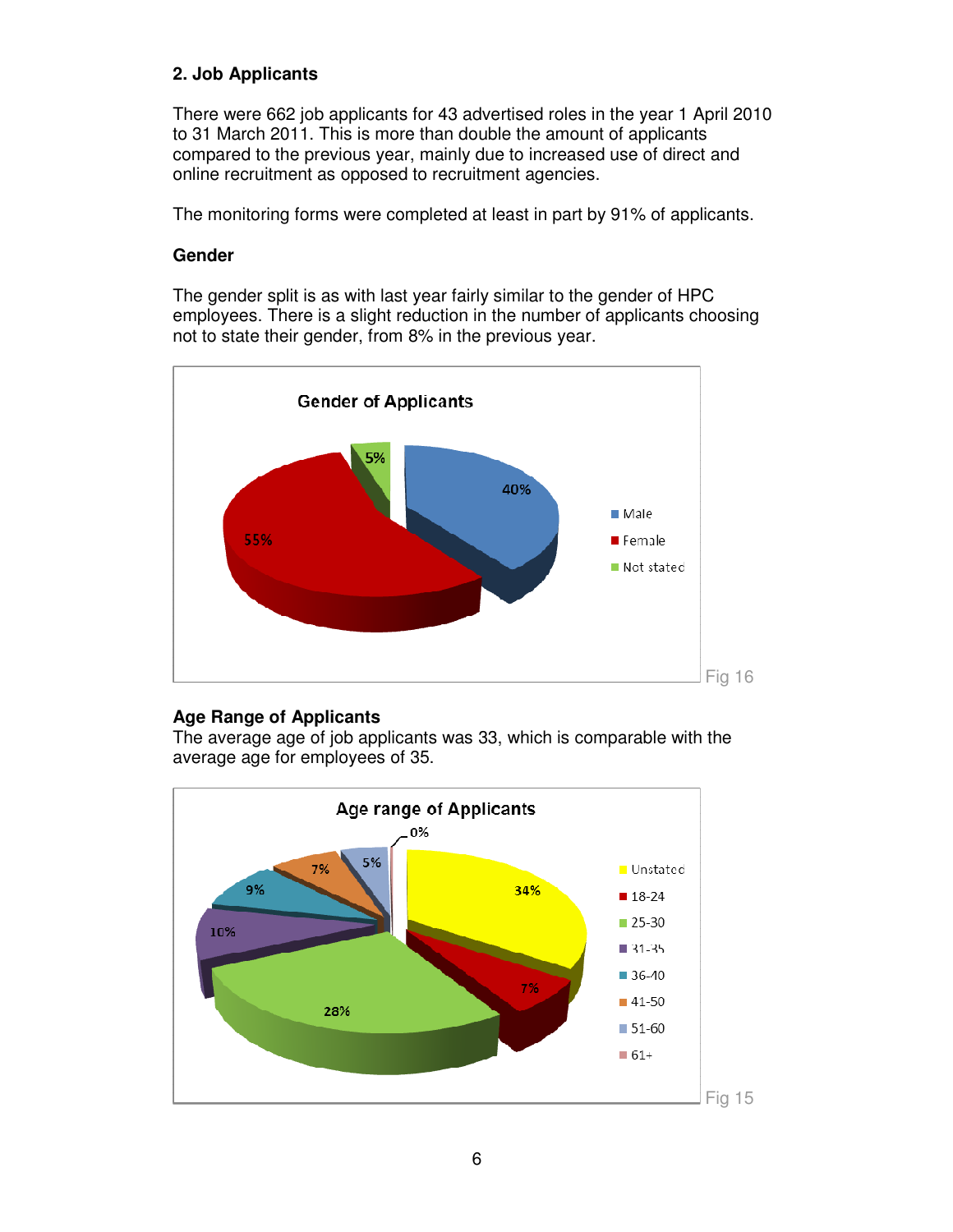# **Ethnicity**

11% of applicants did not state their ethnic background, compared to 14.5% in 2010. 'White' remains the largest ethnic background of applicants, although this has reduced from 56.3% in 2010 to 40% in 2011.



# **Disability**

4% of applicants declared a disability, compared to 3% in the previous year.. The organisation introduced the double tick scheme, which could have encouraged slightly more applicants with a disability to apply for a role at the HPC. 11% chose not to complete the category which is an improvement on the previous year.

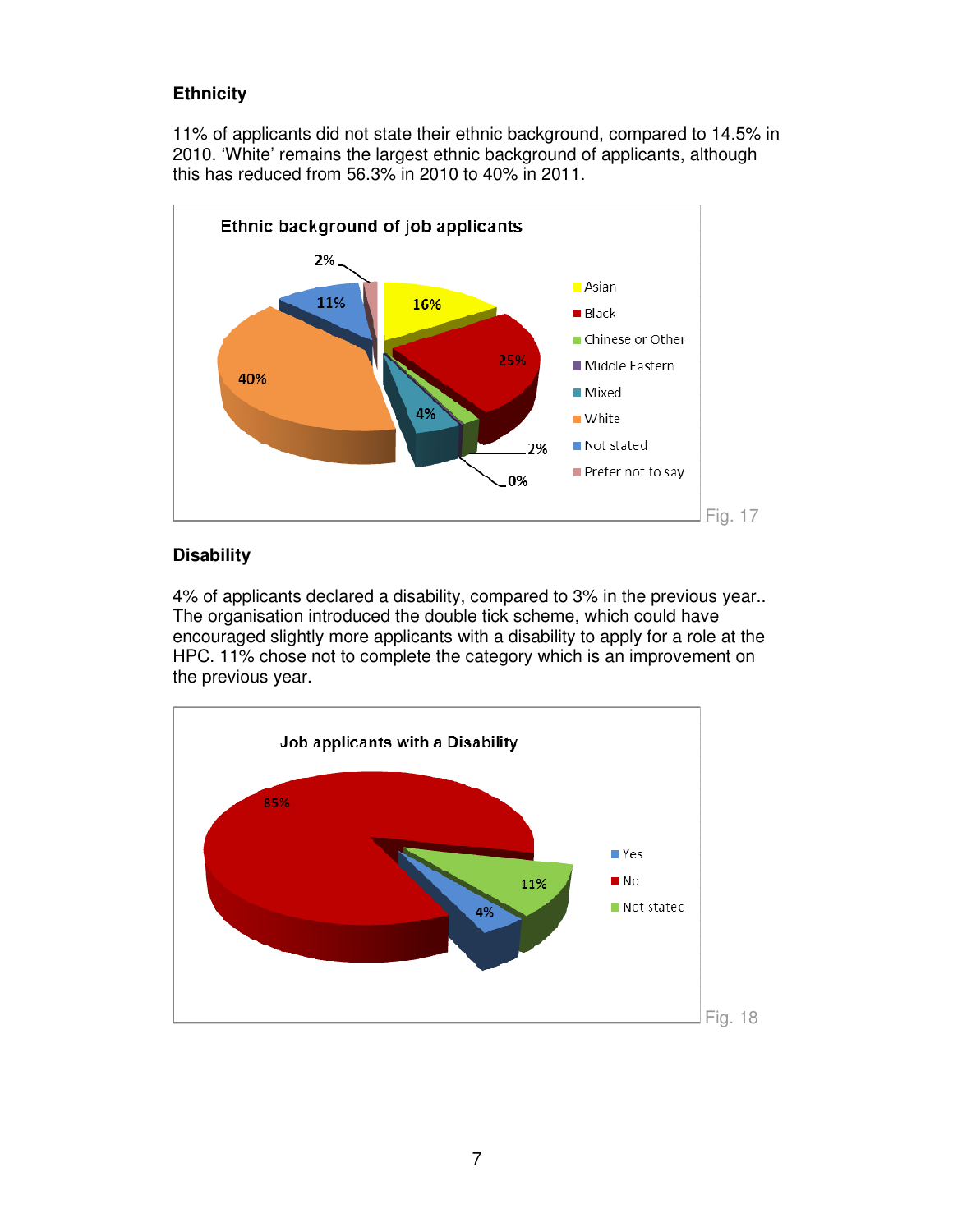# **Religion**

Christianity remains as the largest religious belief amongst job applicants, at 44% in 2011 which is a slight increase on 42.5% in 2010.



# **Sexual Orientation**

Heterosexual remains the largest sexual orientation group at 81%, an increase on the 2010 figure of 75%. The number of applicants not stating has remained at 17%.

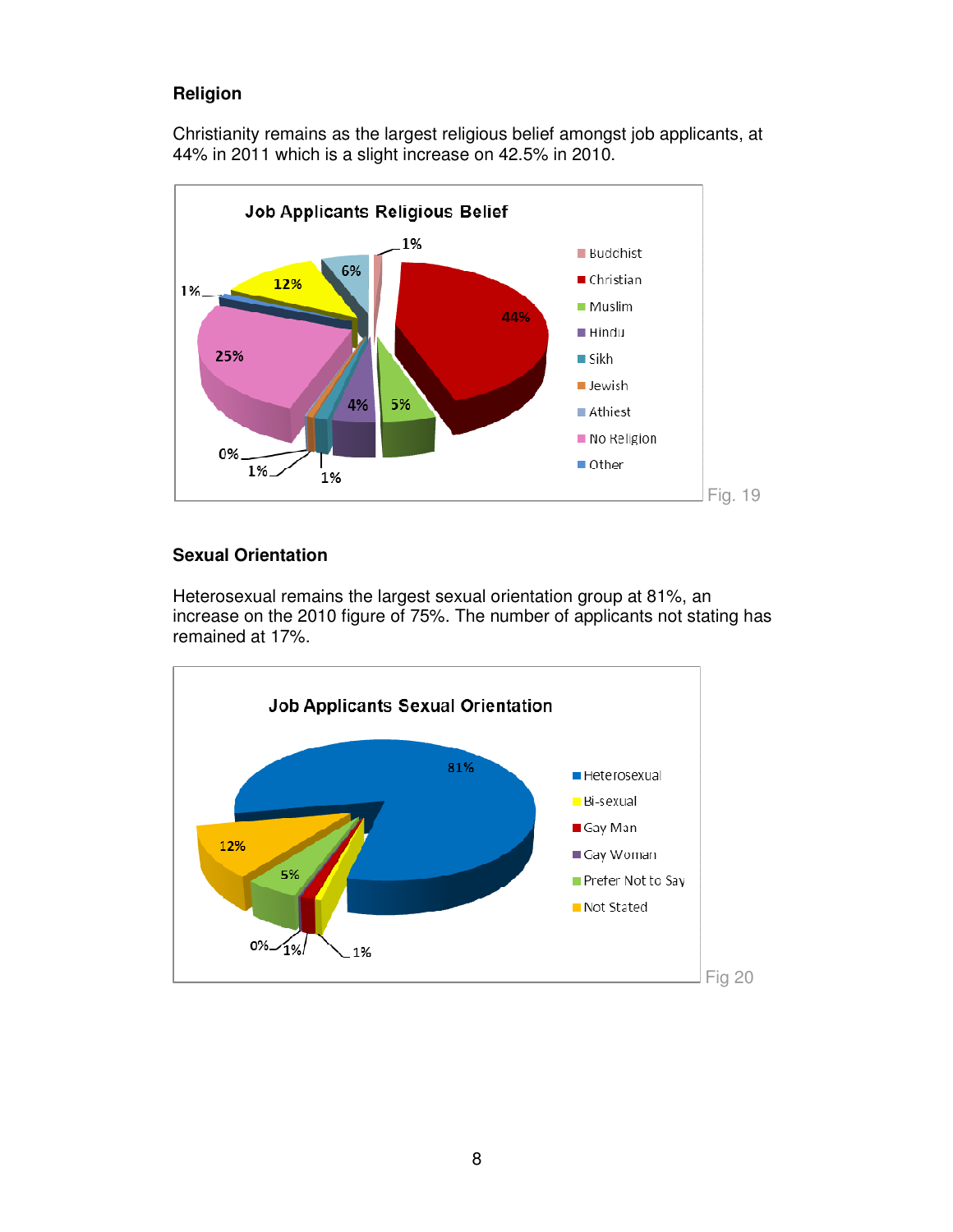# **3. Partners**

All new partners are asked to complete a voluntary equal opportunities and diversity monitoring form.

For 2011, data was collected as at 1 June 2011. There are current a total of 535 partners, some of whom carry out multiple roles.

### **Partner Roles**

| <b>Partner Roles 2011</b>     |     |
|-------------------------------|-----|
| <b>CPD Assessor</b>           | 80  |
| <b>FTP Panel Member</b>       | 237 |
| Legal Assessor                | 20  |
| <b>Panel Chair</b>            | 19  |
| <b>Registration Assessors</b> | 167 |
| <b>Visitors</b>               | 175 |
| <b>Total Partner Roles</b>    | 698 |
| <b>ELL</b> 04                 |     |

Fig 21

### **Lay Partner Roles**

Included in the above numbers there are a total of 83 lay partner roles:

| <b>Lay Partner Roles 2011</b> |    |
|-------------------------------|----|
| Panel Chair                   | 14 |
| Legal Assessor                | 20 |
| Lay Panel Members             | 49 |
| Total                         | 83 |
| $-1$ $\sim$                   |    |

Fig 22

### **Gender**

**Partners Gender** 0% 43% **Male** 57% Female Not stated Fig 23

The gender split of partners remains similar to the previous year when it was 56% female and 44% male.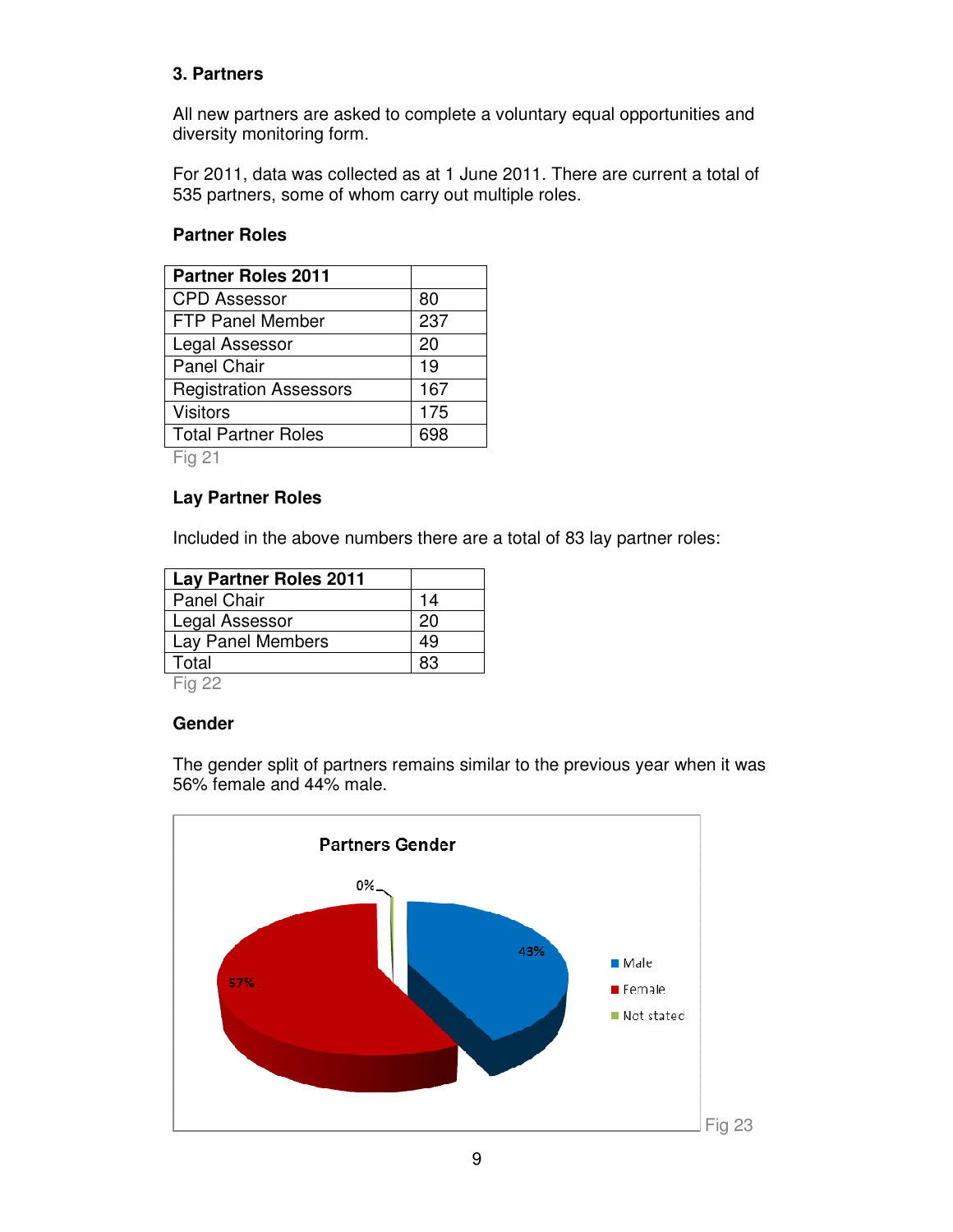# **Age Range of Partners**

Distribution of partner's age range is similar to the previous year. There are no partners aged 18-24.



# **Ethnic background of Partners**

The figures for ethnicity continue to remain similar. The percentage not stating their ethnicity has fallen slightly by 2%. There are no partners of Chinese or Middle Eastern origin.